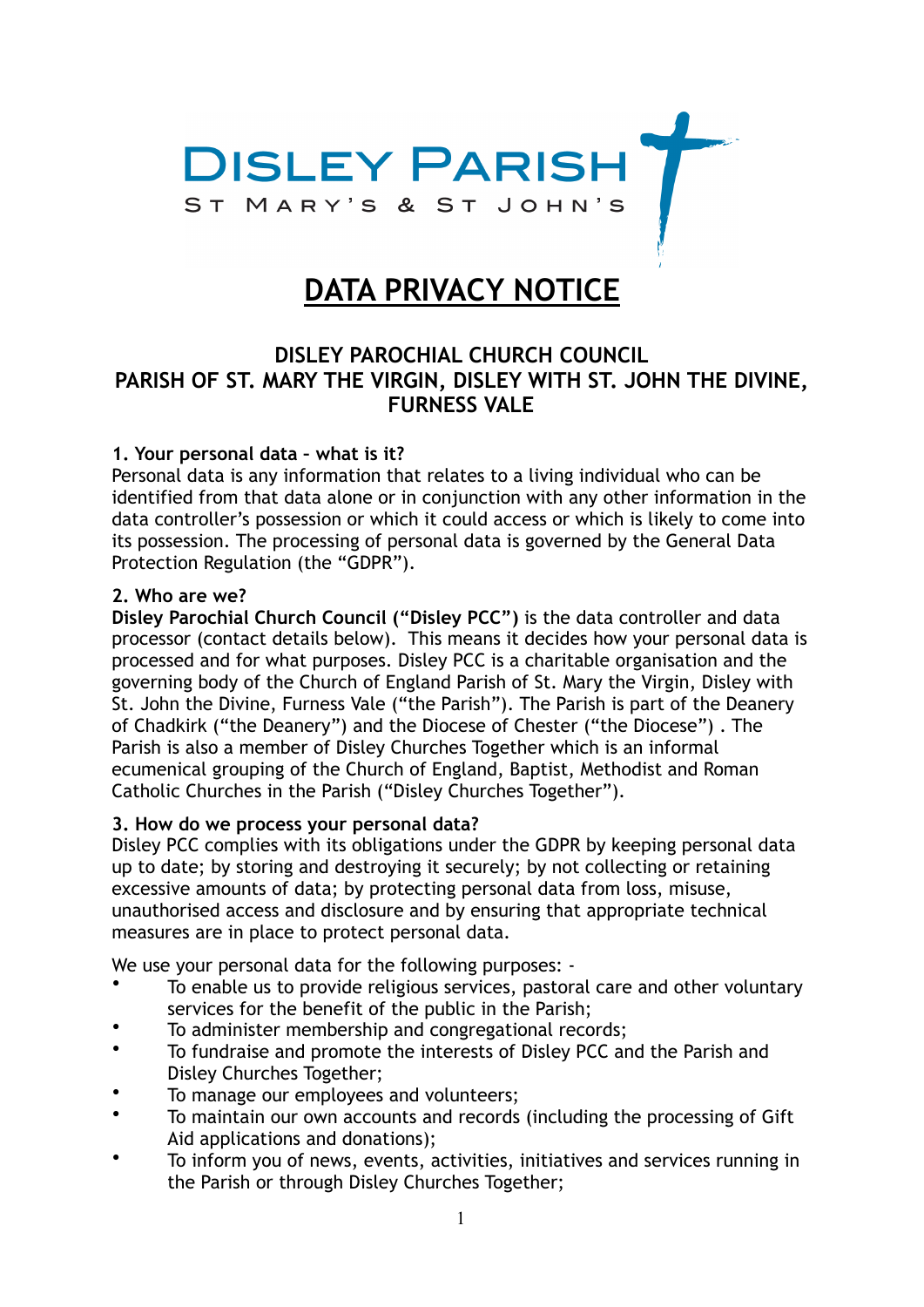- To share your contact details with the Deanery and the Diocese and Disley Churches Together so they can keep you informed about news, events, activities, initiatives and services that will be occurring in the Deanery or the Diocese or through Disley Churches Together and in which you may be interested;
- To operate the Disley Parish Website ([www.disley-parish.org.uk](http://www.disley-parish.org.uk) ) to inform you of news, events, activities, initiatives and services running in the Parish and/or through Disley Churches Together and deliver events, activities and services that individuals have requested;
- To contact individuals via surveys and questionnaires to ascertain their views and opinions of current events, activities, initiatives and services or of potential new events, activities, initiatives and services.

## **4. What is the legal basis for processing your personal data?**

- Explicit consent of the data subject so that we can keep you informed about news, events, activities, initiatives and services in the Parish; to enable Disley PCC to provide religious services, pastoral care and other voluntary services to you or for your benefit and/or for the benefit of the public in the Parish, to process your Gift Aid applications and donations and keep you informed about events in the Deanery or the Diocese or through Disley Churches Together; (Note: A copy of a Data Consent Form can be obtained from the Parish Website or from the Data Protection Officer –Details below)
- Processing is necessary for compliance with a legal obligation including carrying out obligations under employment, social security or social protection law, or a collective agreement;
- Processing is carried out by a not-for-profit body with a political, philosophical, religious or trade union aim provided:
	- o the processing relates only to members or former members (or those who have regular contact with it in connection with those purposes); and
	- o there is no disclosure to a third party without consent;
	- Processing relates to personal data manifestly made public by the data subject;
	- Processing is necessary for the establishment, exercise or defence of legal claims or where courts are acting in their judicial capacity;
	- Processing is necessary for the legitimate interests of the data controller or a third party, except where such interests are overridden by the interests, rights or freedoms of the data subject.

## **5. Sharing your personal data**

Your personal data will be treated as strictly confidential and will only be shared with other members of the Parish and/or Disley Churches Together in order to carry out a service to you or for your benefit or to or for the benefit of other Parish members or for purposes connected with Disley PCC, the Parish or Disley Churches Together. We will only share your data with third parties outside of the Parish with your consent.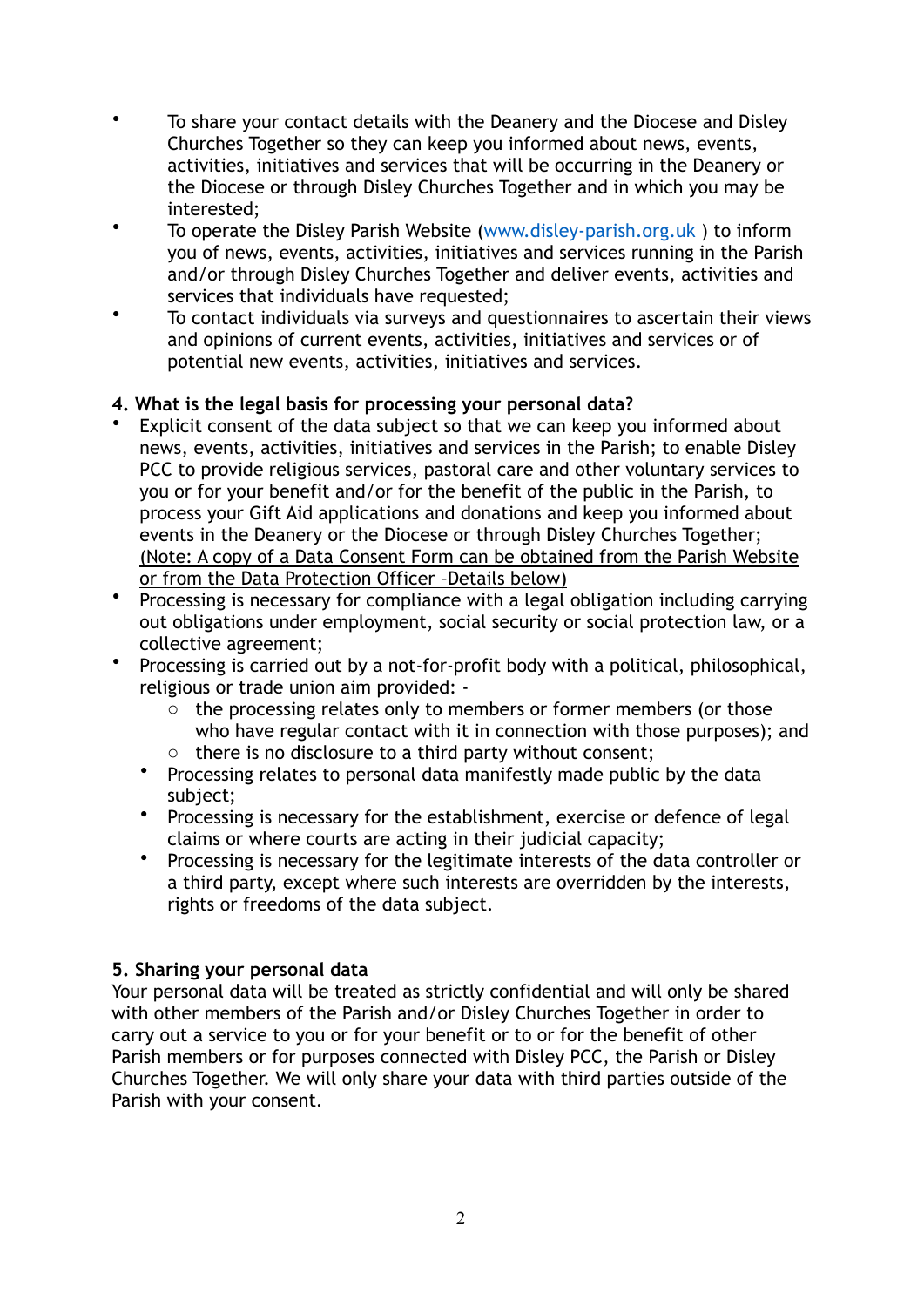## <span id="page-2-1"></span>**6. How long do we keep your personal data ?[1](#page-2-0)**

We keep data in accordance with the guidance set out in the guide "Keep or Bin: Care of Your Parish Records" which is available from the Church of England website [see footnote for link].

Specifically, we retain Electoral Roll data while it is still current; Gift Aid declarations and associated paperwork for up to 6 years after the calendar year to which they relate; and Parish Registers (baptisms, marriages, funerals and graveyard records) permanently.

#### **7. Your rights and your personal data**

Unless subject to an exemption under the GDPR, you have the following rights with respect to your personal data: -

- The right to request a copy of your personal data which Disley PCC holds about you;
- The right to request that Disley PCC corrects any personal data if it is found to be inaccurate or out of date;
- The right to request your personal data is erased where it is no longer necessary for Disley PCC to retain such data;
- The right to withdraw your consent to the processing at any time
- The right to request that the data controller provide the data subject with his/her personal data and where possible, to transmit that data directly to another data controller, (known as the right to data portability), (where applicable) [*Only applies where the processing is based on consent or is necessary for the performance of a contract with the data subject and in either case the data controller processes the data by automated means*].
- The right, where there is a dispute in relation to the accuracy or processing of your personal data, to request a restriction is placed on further processing;
- The right to object to the processing of personal data, (where applicable) [*Only applies where processing is based on legitimate interests (or the performance of a task in the public interest/exercise of official authority); direct marketing and processing for the purposes of scientific/historical research and statistics*]
- The right to lodge a complaint with the Information Commissioners Office.

#### **8. Further processing**

If we wish to use your personal data for a new purpose, not covered by this Data Privacy Notice, then we will provide you with a new notice explaining this new use prior to commencing the processing and setting out the relevant purposes and processing conditions. Where and whenever necessary, we will seek your prior consent to the new processing.

## **9. Contact Details**

<span id="page-2-0"></span>Details about retention periods can currently be found in the Record Management Guides located on the **[1](#page-2-1)** Church of England website at: - [https://www.churchofengland.org/more/libraries-and-archives/records](https://www.churchofengland.org/more/libraries-and-archives/records-management-guides)[management-guides](https://www.churchofengland.org/more/libraries-and-archives/records-management-guides)